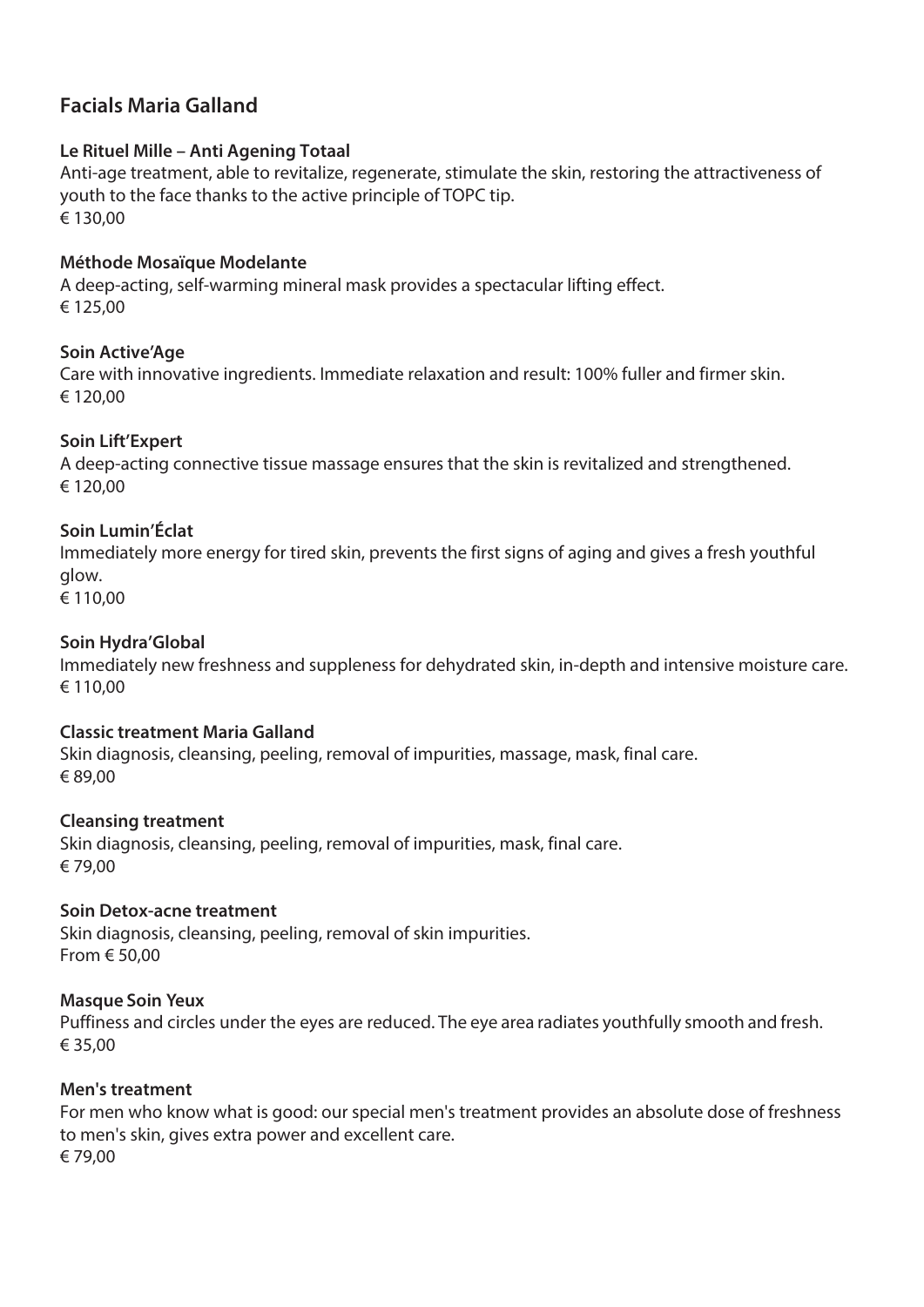# **Nimue Skin Technology**

#### **Nimue Acne**

Treatment in which the acne skin is intensively peeled, renewed and provided with active ingredients that have an anti-inflammatory effect and support the healing of acne.  $\in 60,00$ 

## **Nimue Support**

A nourishing treatment in which the skin is properly cleaned, peeled and balanced. A fitting mask ensures that the skin is also optimally nourished.  $\in$  80,00

#### **Nimue Deluxe**

A luxurious treatment in which, in addition to cleansing and peeling, the skin is also provided with a good dose of anti-oxidants. After an excellent massage, the skin is closed with a special mask. € 90,00

#### **Nimue Glycol**

This treatment ensures that sun damage is repaired and wrinkles are refined thanks to glycolic acid. The skin is then supplied with a high dose of moisture with the rich and creamy super hydrating mask for comfort and saturation of the skin. € 109,00

## **Nimue Thermal Detox Peel**

Nimue Thermal Detox Peel is a 4-in-1 peeling with an effervescent and thermosensory mechanism. This warming peeling has a deep cleansing effect. It detoxifies, oxygenates and exfoliates the skin. Nimue's Thermal Detox Peel stimulates the senses with the rich black color of charcoal, the foaming / effervescent effect and the warming sensation it gives on the skin.  $\epsilon$  109,00

## **Nimue Peel Intense**

For everyone who wants a new skin! This specialist treatment fights acne and stimulates collagen. Ideal to alternate with all other treatments a few times a year to keep the skin energized and fit! € 109,00

#### **Nimue Smart Resurfacer**

The Nimue Smart Resurfacer is a water-free resurfacing treatment for rejuvenating the skin, without the downtime that most chemical peels cause. With a resurfacing you make the skin smoother and you lock active ingredients into the skin. € 109,00

#### **Nimue SRC Problematic Skin**

Special treatment in which the acne skin is intensively peeled, renewed and provided with active ingredients that have an anti-inflammatory effect and support the healing of acne. Also ideal for shiny skin. € 119,00

# **Nimue SRC Hyperpigmented Skin**

Special treatment in which all types of pigmentation spots are treated and clarified. The skin is peeled in a controlled way, while specific active ingredients reduce color differences. Also gives a nice shine and volume to the skin. € 119,00

## **Nimue SRC Environmentally damaged Skin**

Special treatment for skin with sun damage and wrinkles. The skin is optimally peeled while skin rejuvenating ingredients are transported deep into the skin for ultimate skin rejuvenation.  $\epsilon$  119.00